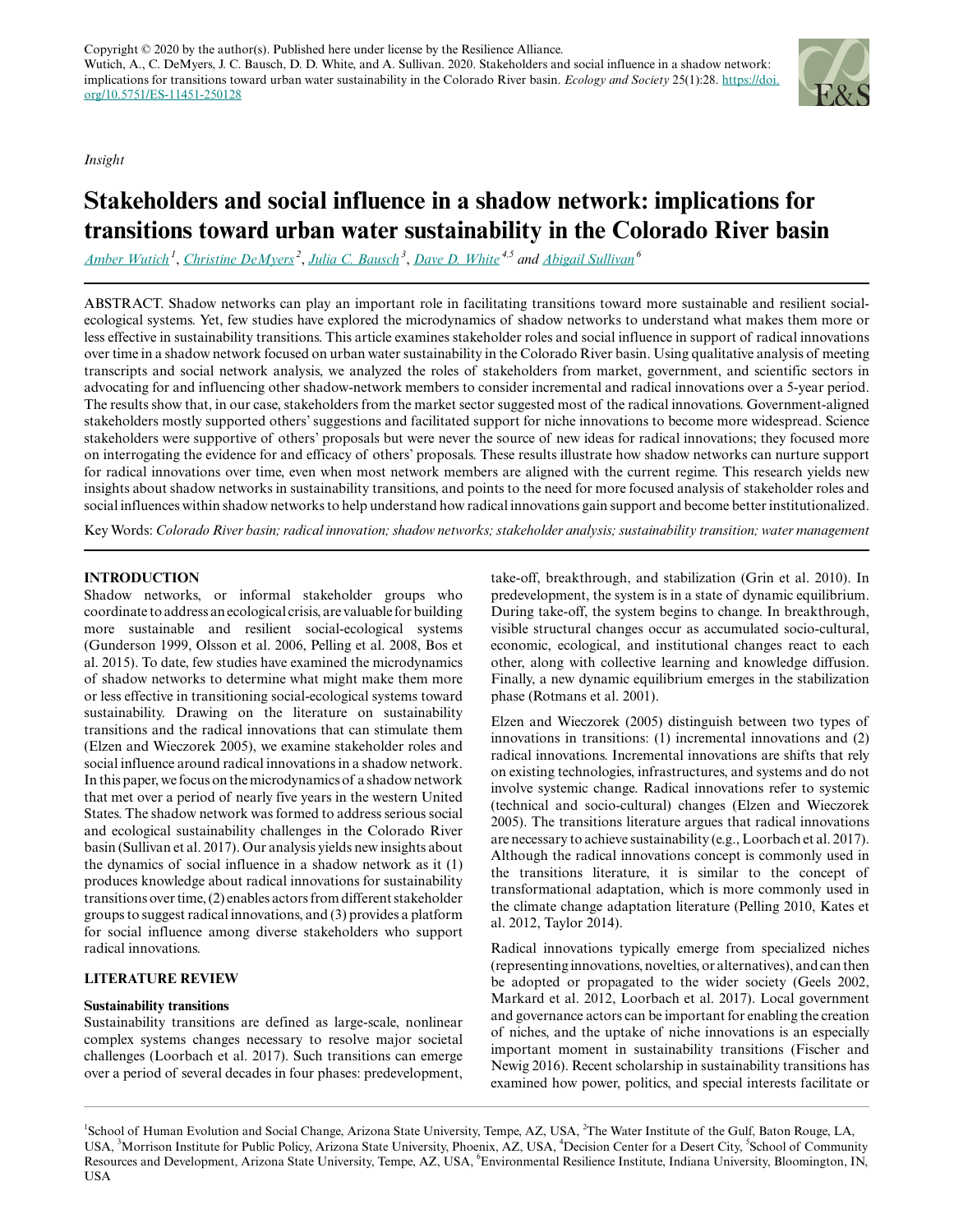impede this process (e.g., Avelino and Wittmayer 2016, Avelino and Grin 2017). This scholarship highlights the importance of understanding how powerful actors support or oppose sustainability transitions (Fischer and Newig 2016), as such support can be crucial to creating the conditions that support radical innovation in niches and their diffusion throughout society.

## **Role of shadow networks in sustainability transitions**

Shadow networks are widely recognized as important for facilitating adaptive governance of social-ecological systems (Gunderson 1999, Pahl-Wostl 2009). They can be defined as informal networks of people who are working both inside and outside of the dominant system, who facilitate information flows, create nodes of expertise, identify knowledge gaps, engage in social learning, and explore alternatives that could replace the dominant system when there is a window of opportunity (Olsson et al. 2006, Westley et al. 2011). Shadow networks evolve over time and provide important opportunities for the incremental transformation of social-ecological systems (Olsson et al. 2006).

Shadow networks can act as coalitions capable of advancing radical innovations and sustainability transitions. Shadow networks have a number of specific functions that can be valuable for sustainability transitions. First, they can identify problems and incubate new ideas and approaches (Westley et al. 2011). Second, they can provide key knowledge and opportunities for social learning through experiments in transitions (Brown et al. 2013). Third, they can generate socio-political capital (Bos and Brown 2012). Fourth, they can push local solutions into national decision-making contexts (Gelcich et al. 2010, Westley et al. 2013, Olsson et al. 2014). In the realm of urban water transitions, specifically, shadow networks can be valuable for creating coalitions to generate radical change (Bos et al. 2015, de Haan et al. 2015).

In sum, shadow networks can be crucial to the take-off phase of sustainability transitions because they can nurture niche innovations, cultivate collaborative problem-solving, and mobilize resources (Loorbach 2010, Brundiers and Eakin 2018). Their value is dual: they can enable "short-term innovation" while at the same time providing a space for "long-term sustainability visions" that can help produce sustainability transitions (Loorbach 2010:163). One important element of shadow network performance is members' capacity to interact in ways that can produce support for radical innovations (Bos et al. 2015).

## **Stakeholder dynamics in sustainability transitions and shadow networks**

Despite the potential importance of shadow networks in facilitating sustainability transitions, relatively few studies in the field of sustainability science have examined stakeholder dynamics and social influence in shadow networks (cf. Brown et al. 2016). However, the broader literature on actors and agency in sustainability transitions provides some guidance on what kinds of stakeholders might facilitate transformational changes (Avelino and Wittmayer 2016, Loorbach et al. 2017, Wittmayer et al. 2017). We infer that the general dynamics described in this literature might pertain to shadow networks specifically.

Research indicates that innovative strategies are most likely to come from "niche actors" (Fischer and Newig 2016) or

"frontrunners" (Loorbach 2010), rather than the "regime" (or dominant order in a social system, following Loorbach et al. 2017). These are people outside of the incumbent regime, who distribute new radical innovations; these innovations can be adapted to the incumbent regime or can replace it. In contrast, "regime actors" are those who are aligned with existing power structures and may be more likely to resist sustainability transitions (Rock et al. 2009, Farla et al. 2012, Fischer and Newig 2016). Even so, regime actors can support niche innovations in important ways, including facilitating their uptake (Fischer and Newig 2016). For these reasons, both niche and regime actors can play important roles in sustainability transitions (Loorbach 2010). Recent work has drawn attention to the importance of connectors and supporters as transformative actors (de Haan and Rotmans 2018).

The literature on actors in sustainability transitions proposes that various stakeholders may occupy complex, shifting roles over time (Geels 2012, Avelino and Wittmayer 2016, Fischer and Newig 2016, Wittmayer et al. 2017). Scholarship on sustainability transitions has identified four stakeholder types: actors from government, science, market, and civil society (Grin et al. 2010, Geels 2012). In this paper, we focus on the government, science, and market actors because of the composition of the shadow network in our focal case (discussed later). Stakeholders from market, government, and science sectors can drive radical innovations by identifying, experimenting with, and adopting sustainability strategies within alternative or protected niches, as well as by supporting and spreading their adoption within regimes (Loorbach 2010, Loorbach et al. 2017; see Fischer and Newig 2016 for an extensive review of this literature). In some empirical cases of sustainability transitions, market stakeholders, including members of the business community, have been important sources of radical innovation on technologies and other aspects of sustainable lifestyles (e.g., Boons et al. 2013). Government stakeholders have played an important role in encouraging experimentation around radical innovations and supporting promising niches (e.g., Elzen and Wieczorek 2005, Foxon et al. 2010). Stakeholders from science and technology sectors can create radical innovations, whether in the realm of technology or socioeconomics, and importantly can experiment with and test the efficacy of these innovations (e.g., Lang et al. 2012).

To move this literature forward, there is a need for more empirical research focused on specific social-ecological systems, resource sectors, and sustainability transition processes (Loorbach et al. 2017). Furthermore, a common critique of transition research is that it suffers from inadequate attention issues of agency and poor conceptualizations of actors (Markard et al. 2012) and our study addresses this limitation. In this analysis, we examine the roles of stakeholders from market, government, and scientific sectors, over time, in supporting radical innovations and influencing other shadow network members to consider supporting them. Specifically, we focus on describing three core phenomena:

- **1.** The degree to which members of the shadow network support radical innovations (vs. incremental innovations) over time.
- **2.** How social influence develops among stakeholders within the shadow network when a radical innovation is introduced.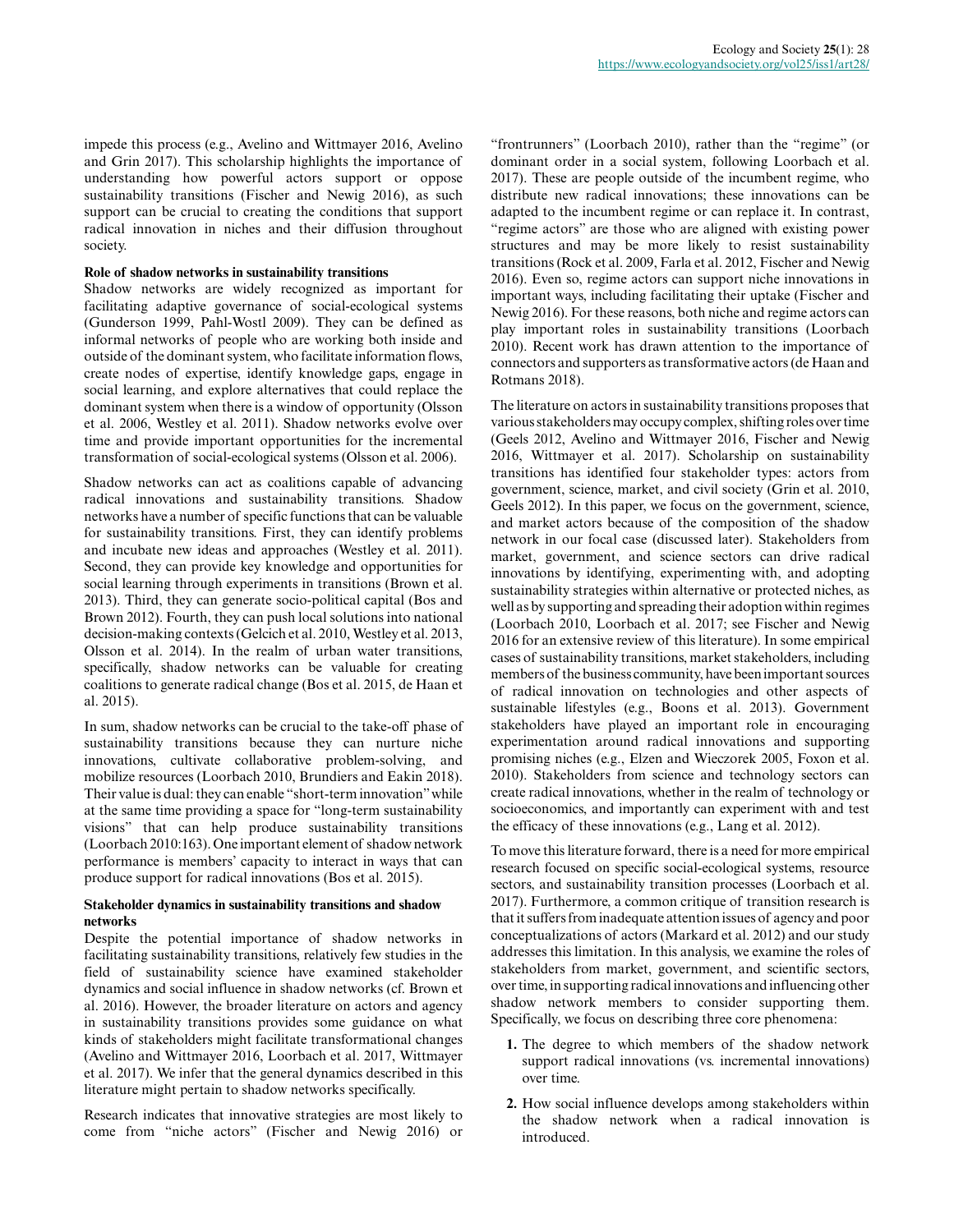**3.** How specific innovations (incremental and radical) differ across stakeholders from different sectors (market, government, or science).

## **RESEARCH SETTING**

This research was conducted in the context of a shadow network focused on risks to urban water sustainability in the Colorado River basin of the western United States. The Colorado is arguably the most overallocated and heavily regulated transboundary river system in the world (Christensen et al. 2004, Hundley 2009, Woodhouse et al. 2010). Agricultural demand and urban population growth are increasingly stressing water supplies for people and the environment in this water-scarce region. Global climate change has already caused higher average temperatures in the region and significant additional warming is projected by midcentury, which will diminish freshwater supplies and increase water demands (Gonzalez et al. 2018). The recent drought in the region is the most extreme in 100 years and among the worst of the last 1200 years (USBOR 2018) and is consistent with projections for increased risk of multidecadal "megadroughts" (Cook et al. 2015, Ault et al. 2016). Urban areas dependent on Colorado River water, such as Phoenix, Denver, Las Vegas, and Los Angeles, are being forced to adapt to these rapid social and environmental changes and develop innovative water management strategies.

Urban water governance regimes in the Colorado River basin cities have undergone several transitions toward sustainability in the past (Sullivan et al. 2017), but analysts argue that further radical innovation is needed to overcome new challenges and deal with the myriad developments affecting water systems in an era of deep uncertainty and climate change (Kates et al. 2012, Gober 2013, 2018). The dominant order in the contemporary sociotechnical regime for urban water governance in the region is characterized by a centralized approach to water management with bureaucratic decision-making processes. Water policy, especially at the state level, is heavily influenced by agricultural and private sector housing development interests. There is an historical reliance on grey infrastructure informed by physical engineering knowledge systems, and culture of supply-side solutions. This stability of the regime is supported by path dependence, sunk costs, technological lock-in, and the lack of incentives for innovation (Larson et al. 2013, Sullivan et al. 2017). The policy response to drought and climate change risks has suffered from power imbalances, lack of inclusive and transparent decision making, lack of urgency, distrust, and short-term thinking (Sullivan et al. 2019).

The stability of the dominant regime is susceptible to disruption by exogenous landscape-level developments, e.g., global climate change, as well as networks of actors who offer disruptive innovations in technology, institutional and organizational design, economic strategies, and changing socio-cultural preferences (Loorbach et al. 2017). For instance, recent examples of disruptive changes promoted by niche actors include aggressive demand management, widespread rainwater harvesting, direct potable reuse of recycled wastewater, renewable energy for water treatment and transport, emphasis on local water sources, and moves toward decentralized and inclusive decision making (White et al. 2019).

Against the backdrop of these challenges, a shadow network composed of stakeholders from government, science, and market sectors coalesced in 2013, as an outgrowth of a larger, established science-policy research network. The shadow network was sparked as organizers and participants recognized that small sets of actors were developing niche innovations to address critical urban water sustainability risks but these innovations were disconnected and no regional forum existed for systematic review and evaluation of the potential to scale-up local solutions to address regional challenges. The organizers engaged in "boundary work" to provide a neutral convening space to provide the network an opportunity to discuss issues in an environment sheltered from political and regulatory pressures in other settings, which can hinder discussions (Quay et al. 2013).

The shadow network met formally in organized multiday sessions three times over a nearly five-year period. The network was initiated in late 2011 and has had five meetings as of 2019. The research team has been involved in the formation and facilitation of the network from the beginning and was able to arrange for audio and video recording of three meetings. The network was facilitated by smaller subsets of actors, or steering committees, who met informally on a recurring basis throughout the period covered in our research. These steering committees periodically identified emerging topics of water governance, identified actors actively engaged in research and program development related to these topics, and organized events to invite these actors to discuss their work. The overarching goal of the network was to understand and support research of urban water governance for emerging topics in technology, science, industry, and markets and user preferences. A key objective was to stimulate collaborative research and experimentation among government, market, and scientific actors to promote social learning, develop and evaluate evidence-supported sustainability transition strategies, and support the movement of disruptive niche innovations to regimes. The purpose of the formal meetings was to share research and practitioner knowledge about the complex challenges and opportunities associated with changing urban water demand in social-ecological systems. Given these goals, participants were recruited based on their active involvement in urban water sustainability research, policy implementation, experimentation, and evaluation. The shadow network included actors working within the dominant regime for urban water governance as well as niche actors; the key criterion being that regime actors must be actively developing innovations within their organizations or cooperating with actors in niches working on disruptive solutions.

## **METHODS**

### **Data collection**

This study examines data collected during three meetings of the shadow network, which occurred in 18-month intervals over a five-year period. Meetings were held in Colorado and Arizona, and discussion of local challenges was common. Each meeting was attended by about 20 stakeholders from the Colorado River basin. Because participation in the shadow network is fluid, some stakeholders were only present for one or two meetings. This analysis focuses on 43 stakeholders from the Colorado River basin: 17 from the market sector; 14 from the government sector; 12 from the science sector (Table 1). The number of stakeholders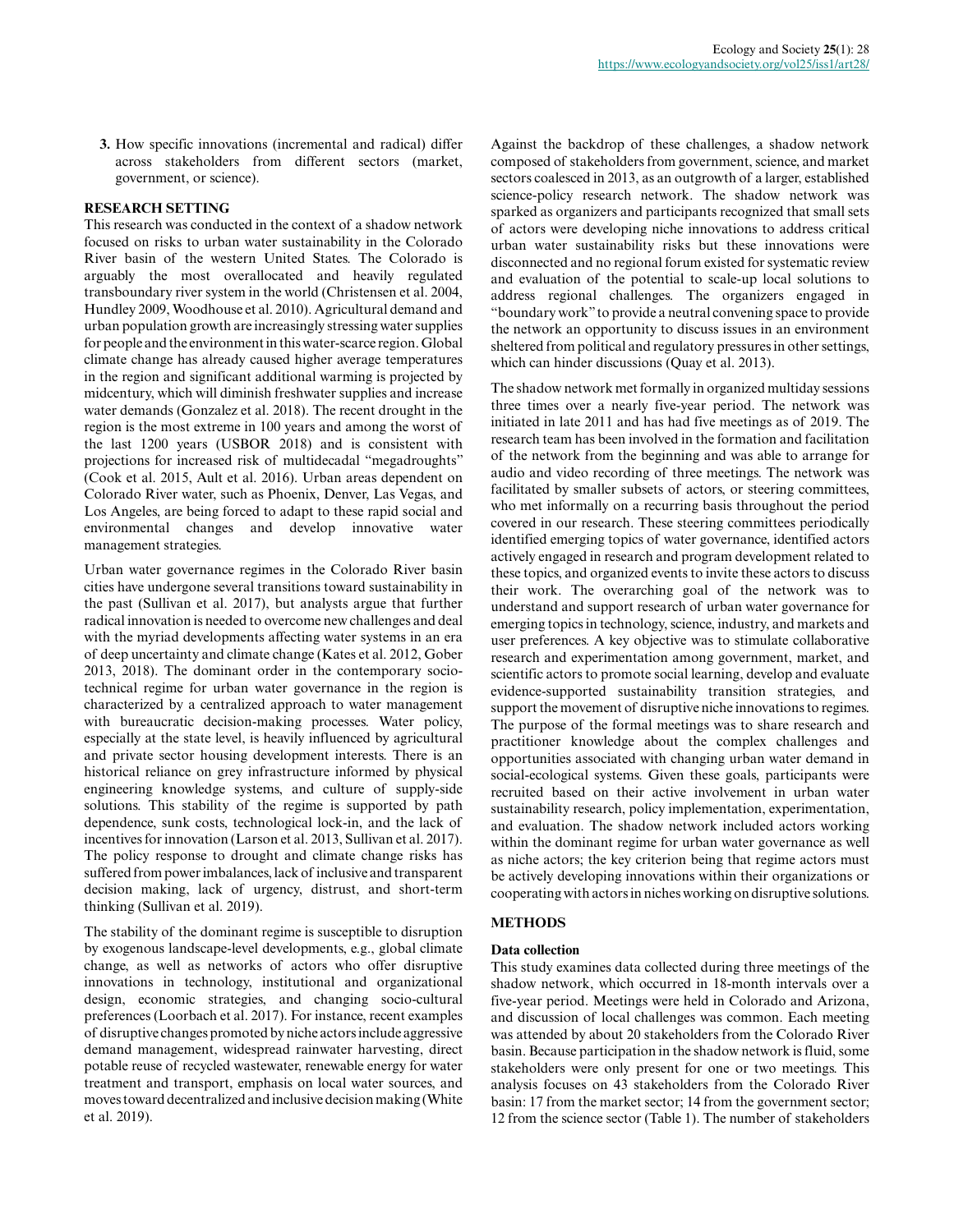**Table 1**. Shadow network members, by stakeholder sector.

|           | Market | Government | Science | Total |
|-----------|--------|------------|---------|-------|
| Total     |        | 14         | 12      |       |
| number    |        |            |         |       |
| Meeting 1 |        |            |         | 19    |
| Meeting 2 |        |            |         | 18    |
| Meeting 3 |        |            |         |       |

and meetings meets the minimum likely needed for data saturation in thematic analysis (Guest et al. 2006, 2017).

Our data were collected using participant-observation and audio/ video recordings from the shadow network meetings. In addition, coauthor D. D. White is a long-term member of the shadow network and provides historical depth and context to our observations; he also provides insights about the nature of informal and unplanned interactions among shadow network members. Our final datasets contained detailed field notes based on participant-observation of the formal meeting sessions, transcriptions of verbal interactions during the formal meeting sessions, and archival records, e.g., emails, participant lists, contributed by D. D. White that shed light on the shadow network's formation and composition.

The general structure of the meetings remained consistent across the 5-year period. Each meeting was designed to address four to six pertinent topics related to urban water demand. These topics were organized into sessions that all stakeholders were evenly divided across. Each stakeholder, in this analysis, was a presenter at the meeting. All stakeholders were present, in the same room, for all sessions and each session concluded with a group-wide discussion.

The format of the meetings mirrors our data analysis methods outlined in the next session. Meeting presentations were analyzed primarily for whether or not a stakeholder had implemented an incremental or radical innovation. Group-wide discussions were analyzed primarily for social influence around the incremental or radical innovations that were previously presented during the session. The organization of these meetings allowed us to delineate which stakeholders had implemented incremental and radical innovations and which stakeholders were influenced by, and supportive of, those solutions during discussions.

#### **Data analysis**

To investigate the three core phenomena, we coded and analyzed data from field notes and transcriptions of the shadow network meetings. The data were systematically coded to identify the following: implementation of "radical innovations," implementation of "incremental innovations," and support for incremental versus radical innovations, which we coded as "social influence" using the coding methods outlined in Bernard et al. (2016). Following Elzen and Wieczorek (2005), we defined radical and incremental innovations in the context of urban water sustainability (Sullivan et al. 2017).

We focused on stakeholders' implementation of and support for solutions that have the potential to lead to a sustainability transition. We did not measure sustainability transitions themselves or the efficacy or impact of certain water demand innovations. In our study, incremental versus radical water demand innovations were coded for based upon specific criteria related to the innovation's potential for impact and the scale of that impact.

To be coded for, stakeholder's verbal statements about radical or incremental innovations needed to have already been implemented and the scale of influence of the innovation needed to be stated. Our distinction between radical versus incremental innovations was focused on the scale of water demand reductions: radical innovations needed to have potential impact the scale of the municipality (as stated by the stakeholder) whereas incremental innovations could occur at scales as small as a change in water use technology for an entire house or a building.

Our code definition for "radical innovation" was as follows: an innovation in which "the social-ecological and/or socio-technical system (and its governance regime) in question has the potential to be significantly altered, including not only infrastructures and technologies, but also practices, interactions, communications, rules, laws, concepts, and values." There were two important inclusion criteria for a speaking turn to be coded as a radical innovation: (1) the speaker stated that the innovation was already implemented, that is, the innovation was not proposed or theoretical, and (2) the speaker stated that the impact of the innovation could be measured in water demand reductions at the municipal scale. These inclusion criteria allowed the coders to judge that the innovation had the potential to radically alter the status quo water management system.

Incremental innovations were coded for using a complementary set of inclusion criteria: (1) the speaker stated that the innovation was already implemented, and (2) the speaker did not state that the impact of the innovation was on the municipal scale. The typical exemplar, in our codebook, of "incremental innovations" is the implementation of a singular technology on one, or a few buildings or residences (examples such as this indicate, again, that the innovation had already occurred and that the scale of water demand reductions was not at the level of the municipality). An atypical exemplar also emerged when coding the innovations that the science stakeholder group had implemented: implementation of use-inspired research and development, or research directed toward improvements in existing urban water sustainability efforts.

The incremental versus radical innovation codes, in sum, are codes that we applied to the transcripts based upon the specific criteria noted above. Stakeholders, therefore, did not have to explicitly state that, or label, their innovations as incremental or radical for us to apply the code to their portion of the transcript; stakeholders only needed to fulfill the codebook definition for either of these two codes.

In addition, we created a social influence code to capture the process in each conversation about radical innovations. During these conversations we coded for social influence during instances in which a stakeholder supported an innovation that was implemented by a different stakeholder. We defined social influence as positive statements that initiate collaborations or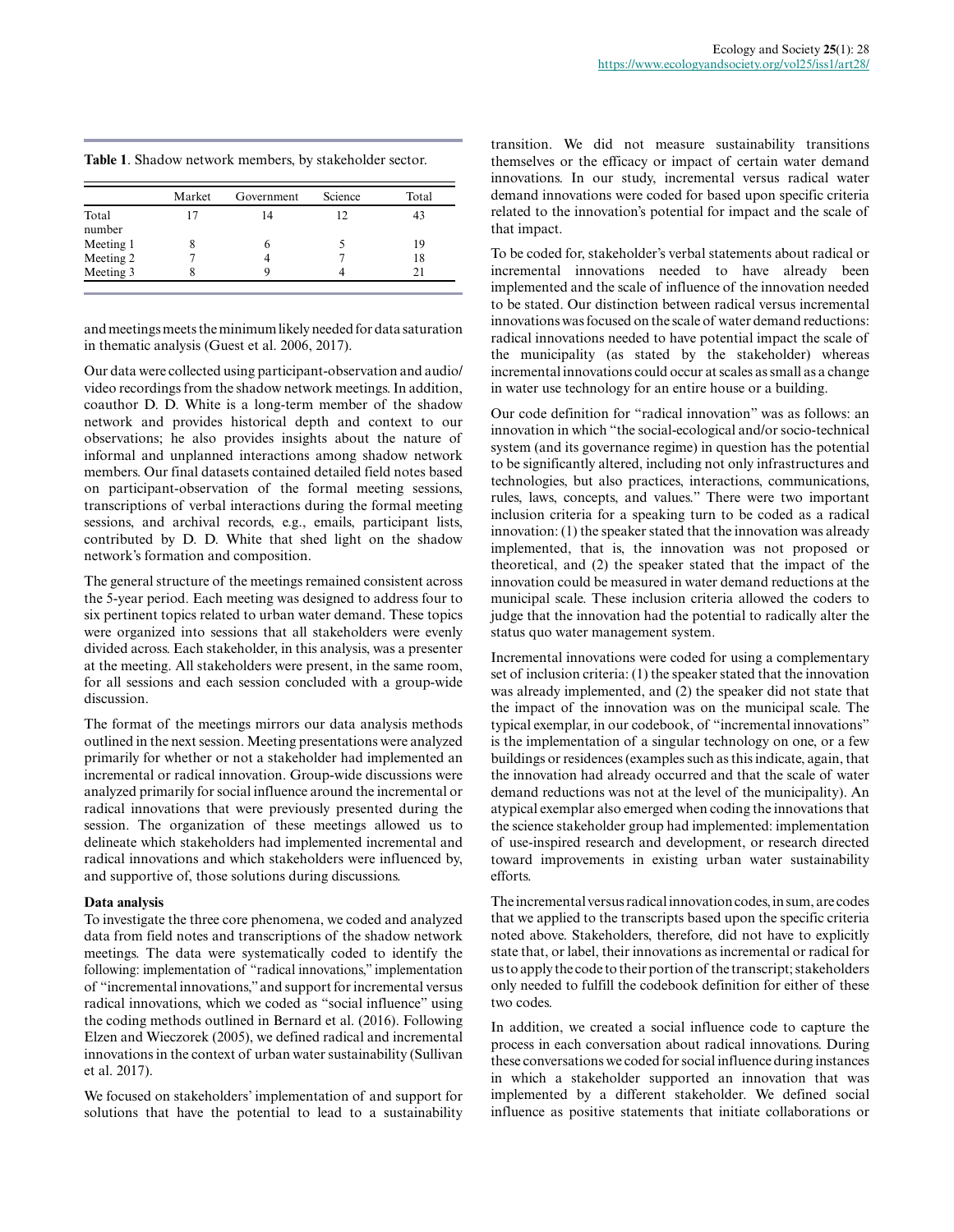otherwise increase group support for a radical innovation, e.g., expression of interest, request for information, or invitation to collaborate. The codes were applied using a consensus-based process (Forman and Damschroder 2007), in which two coders discussed and resolved any disagreements in their applications of the code.

The coded data were then analyzed in three ways. First, we coded each unique incremental and radical innovation that was stated to be implemented and disaggregated these by time, i.e., Meeting 1, 2, 3, and stakeholder category, i.e., market, stakeholder, science. Second, we reanalyzed the coded text to provide descriptive themes, following the methods of Bernard et al. (2016). This analysis yielded a list of thematic categories that describe the types of innovations stakeholders supported, informed by the framework developed by Quay and colleagues (2017). Third, for each discussion of a radical innovation with associated video data and transcripts, we conducted social network analysis to assist in our exploration and interpretation of the coded social influence data. Using the social influence data, we created a person-byperson similarity matrix where each cell captures the presence/ absence of directional influence. We then performed one-mode social network analysis using UCINET software. We used the social network visualizations to assist with our interpretation of the social influence dynamics captured in transcripts in which stakeholders advocated for a radical innovation.

We coded the above themes to understand three core phenomena: the presence of supportive discussions for incremental and radical innovations over time (Table 2), the presence of social influence during those discussions (Fig. 1), and the presence of specific types of incremental and radical innovations that were implemented across stakeholder groups (Table 3). Subsequently, in Table 2, we present a count of the number of unique supportive discussions around innovations. In Figure 1, we present the quality of influence that a supportive discussion around a radical innovation can have. In Table 3 we emphasize the difference in type (rather than quantity), and difference in presence, of incremental/radical innovations across stakeholder groups.

### **RESULTS**

### **The shadow network produced more supportive discussions of radical innovations over time**

To assess the extent to which the shadow network supported radical innovations, we counted the number of times that supportive discussions emerged around incremental and radical innovations in each shadow network meeting. This enables us to assess whether supportive discussions around radical innovations increased over time.

Our data indicate that the shadow network was successful in generating an increasing number of supportive discussions of innovations over the course of three meetings. In the first meeting, more presentation topics were dedicated to discussing the water sustainability challenges and the position roles of the various participants. While this first meeting did not generate any supportive discussions of radical innovations, it did generate some supportive discussions around incremental solutions.

The second meeting generated supportive discussions around incremental innovations only slightly more often than in the previous meeting (Table 2). Significantly, this second meeting marks the point at which the shadow network first showed supportive discussions around radical innovations.

**Table 2**. Supportive discussions around incremental and radical innovations, over time.

| Meeting | Incremental innovations | Radical innovations |
|---------|-------------------------|---------------------|
|         |                         |                     |
|         |                         |                     |
|         |                         |                     |

In the third meeting, the presence of supportive discussions of all innovations increased (Table 2). Supportive discussions around incremental innovations took off, with a large number of related discussions recorded. In contrast, the number of supportive discussions around radical innovations increased, but slowly. Based on these findings, our analysis enables us to cautiously conclude that the shadow network did appear to produce more supportive discussions of all innovations, including radical innovations, over time.

## **Market stakeholders and, to a lesser extent, government stakeholders were most likely to advocate for radical innovations**

All stakeholder groups supported (Table 2) and implemented (Table 3) incremental innovations. Radical innovations were implemented by market stakeholders and government stakeholders (Table 3), and supported by all stakeholder groups in the final two workshops (Table 2). Although the science stakeholders did not directly implement radical innovations, they were later positively influenced to support them (Fig. 1). Across stakeholder groups, there was clear variability in the kinds of innovations that were salient and unique to that group.

### *Market stakeholders*

The primary incremental innovations that market stakeholders implemented were watering restrictions imposed on turf grass lawns. Unique to market stakeholders' approach was their implementation of "peak use" water use restrictions. For instance, stakeholders explained that restricting water use on turf grass lawns during the times where water use is high caused decreases of overall water demand and high-time water use in Denver. In addition, stakeholders asserted that social norms are changing in the Denver area, in the sense that the "new normal" for watering turf grass lawns has become three days out of the week. Also unique to the market stakeholders' incremental innovations was their implementation of native landscaping, such as low water use and drought-resistant shrubs.

Stakeholders from the market sector implemented radical innovations, such as novel combinations of: new rate structures and rate designs, new approaches to metering, green infrastructure, infrastructure to store/treat/deliver water, waterefficient retrofit technologies, swimming pool restrictions, and education campaigns. In many cases, innovations that could, if implemented by themselves, be coded as incremental, e.g., education campaigns, ended up being coded as radical. This is because the innovation was part of a bundle of innovations that, the stakeholder stated, produced water demand reductions that could be measured at the municipal scale. Solutions that were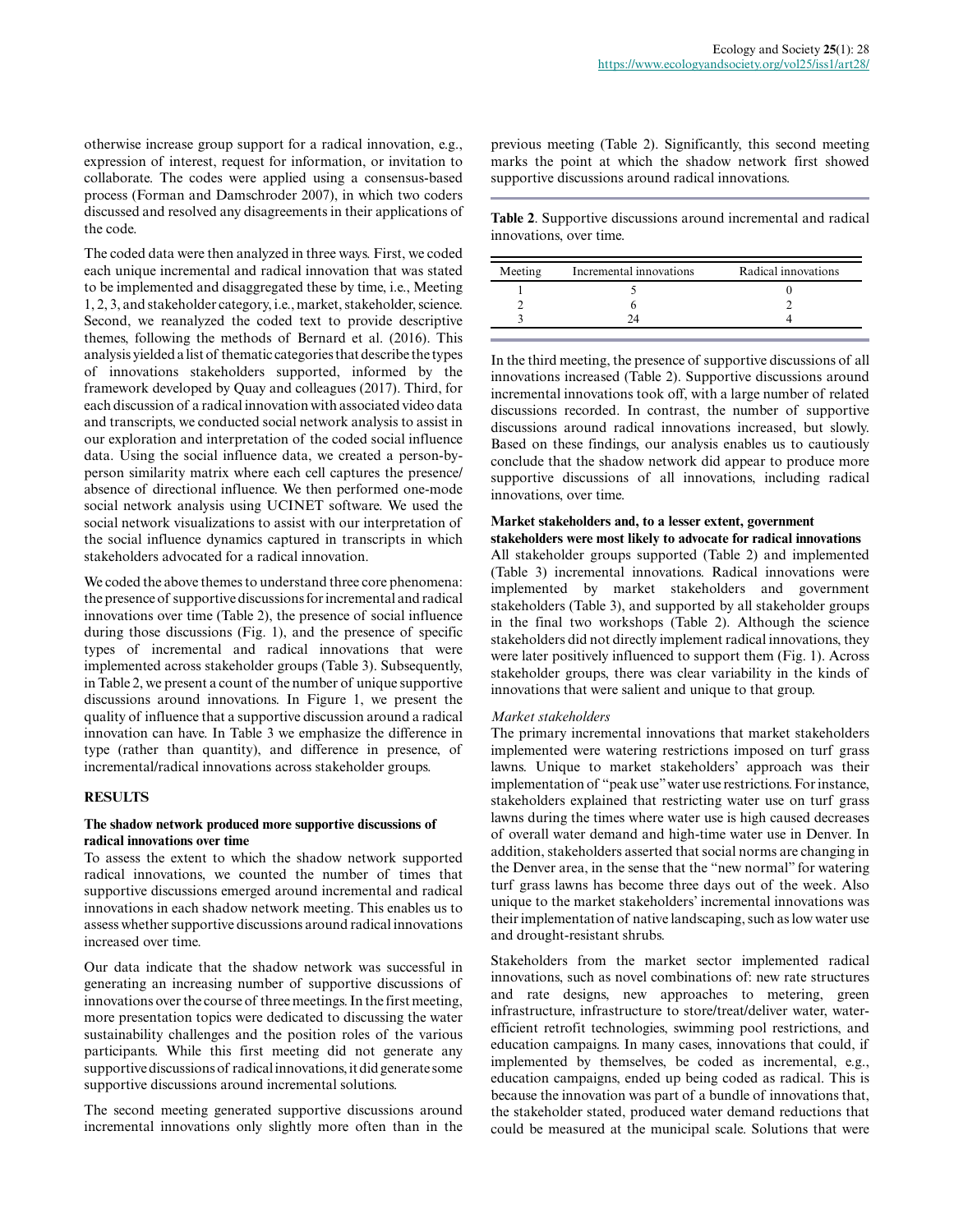**Table 3**. Thematic categorization of incremental and radical innovations, by stakeholder sector. Bolded innovations were most salient among stakeholders in each sector. Italicized innovations were unique to stakeholders in each sector. AMR/AMI, Automatic Meter Reading/Advanced Metering Infrastructure.

|                            | Market                                                                                                                                                                                                                                                                                                                                                    | Government                                                                                                                                                                                                                                                                                                                                                                                                                             | Science                                                                                                                                                           |
|----------------------------|-----------------------------------------------------------------------------------------------------------------------------------------------------------------------------------------------------------------------------------------------------------------------------------------------------------------------------------------------------------|----------------------------------------------------------------------------------------------------------------------------------------------------------------------------------------------------------------------------------------------------------------------------------------------------------------------------------------------------------------------------------------------------------------------------------------|-------------------------------------------------------------------------------------------------------------------------------------------------------------------|
| Incremental<br>Innovations | Turf watering restrictions;<br>Native landscaping;<br>Incentives/subsidies:<br>Policy:<br>Education campaigns (e.g., general<br>public conservation campaign);<br>Land use planning/development;<br>Turf removal/xeriscaping;<br>Water efficient retrofit/technology;<br>Water demand forecasting models;<br>Research:                                    | <b>Education campaigns</b> (e.g., general public<br>conservation campaign);<br>Incentives/subsidies:<br>Water demand forecasting models;<br>Turf watering restrictions;<br>Land use planning/development;<br>Water audits:<br>AMR/AMI:<br>Online databases:<br>Climate commitment/resilience strategy<br>plan:<br>Advertisements;<br>Policy:<br>Water efficient retrofits/technology;<br>New homes/units:<br>Turf removal/xeriscaping: | Research:<br>Policy:<br>Behavior change;<br>New homes/units;<br>Turf watering restrictions;<br>Water demand forecasting models;<br>Land use planning/development; |
| Radical<br>Innovations     | <b>Education campaigns</b> (e.g., training new<br>homeowners about how to use innovative<br>home technologies to radically conserve<br>water);<br>Swimming pool restrictions;<br>New rate structure/rate design;<br>Infrastructure to store/treat/deliver water;<br>Green infrastructure;<br>Metering:<br>Water efficient retrofit/technology;<br>Policy: | Water budget;<br>Land use planning;<br>Policy:                                                                                                                                                                                                                                                                                                                                                                                         |                                                                                                                                                                   |

implemented in a bundle, or as a suite of technical, behavioral, cultural, and other innovations, were discussed in tandem with municipal-scale influence. In this example, for instance, a stakeholder from the market sector introduced a new kind of urban housing development:

*Demand reduction comes before development. Conservation, in my opinion, comes after. Here in [location in Colorado, there is a] new development ... the first community in Colorado, permitted, under state law for rainwater harvesting ... Bottom line is, in the county, this development was approved with a record never seen before low, single-family-equivalent water use ... they're down to almost two-thirds less, so a third of that amount [of water typically consumed in other communities].* - M3

In this example, a large number of individual innovations were combined in the implementation of the new housing development. For instance, new homeowners received an education kit that helped them understand how to use innovative home technologies to radically conserve water. Each innovation, if implemented alone, would be incremental. However, when implemented together in a newly developed community, the combination of numerous innovations produced a change in the standard for residential water use for the entire municipality. In the context of this shadow network, stakeholders from the market sector seemingly had a unique opportunity to develop, experiment with, and promote social learning around radical innovations.

### *Government stakeholders*

Stakeholders from the government sector implemented a range of mainly incremental innovations. Here we give a few examples of government stakeholders' incremental solutions to illustrate some major thematic categories. In terms of education campaigns, one example was public education on droughtfriendly landscaping in Colorado. For incentives and subsidies, an Arizona stakeholder supported a conservation program that allocates rebates for greywater systems, rainwater harvesting, commercial multifamily irrigation systems, and water efficient toilets and urinals. In terms of water audits, these were supported as tools to detect (and help prevent) leaks or wasted water in the supply-demand process. Automatic meter reading and infrastructure, as a final example from Colorado, was supported to collect information on real-time water use data and enabling water conservation efforts.

In the context of radical innovations, the government stakeholders also had experience with implementing them. During the course of the meetings, however, they were more likely to express their support for innovations from market stakeholders. For example, a stakeholder from the government sector, in response to M3 (previous quote above) said the following:

*I love the [new development] concept, I would like to bring that to the level of individual developments within the city and say "here's your water budget, you show me some ways that you can meet that water budget." ... I would love to get other people to be creative to solve these*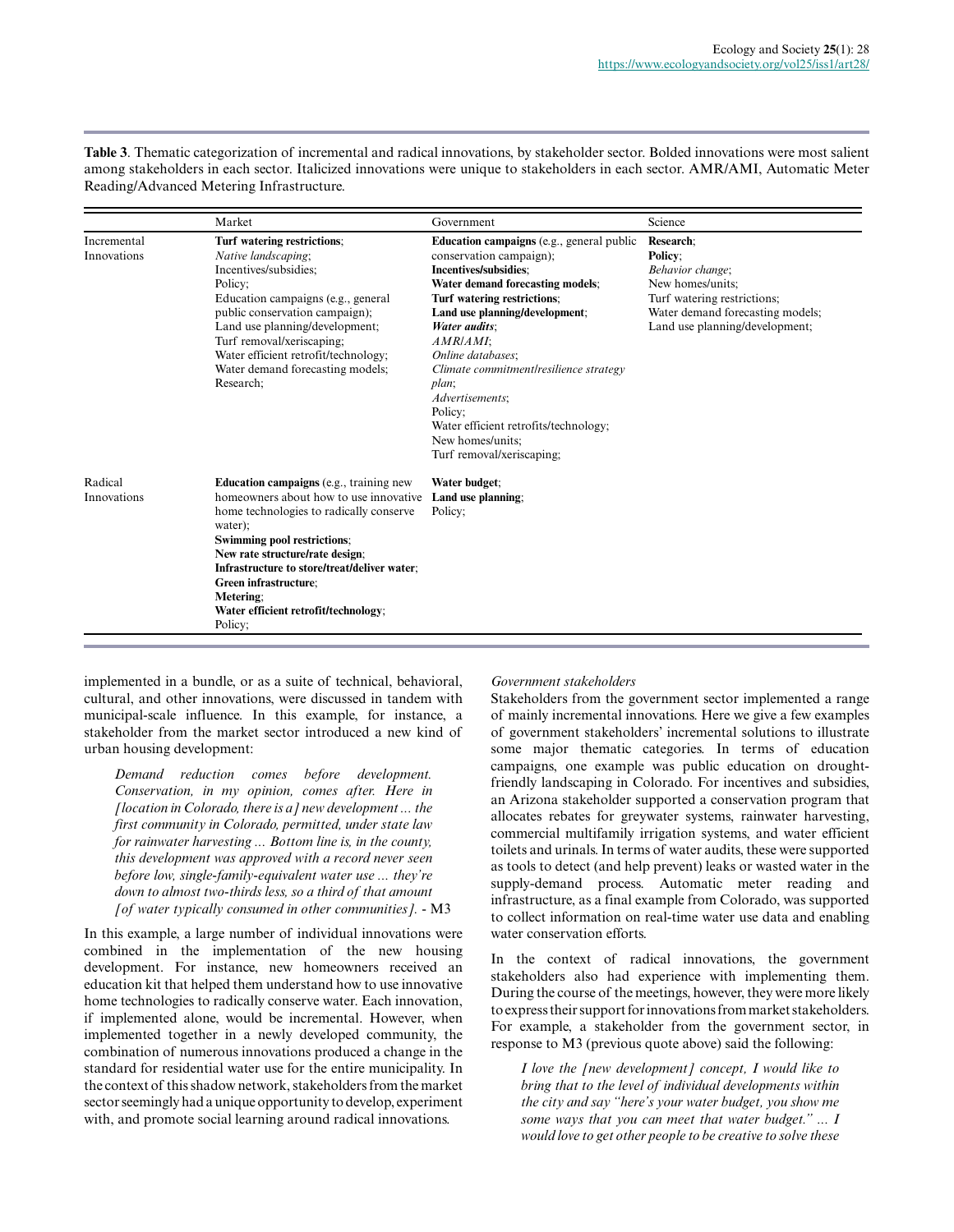*issues for us or with us. And I would really like to bring that into, we talked about, development fees ... I think there will be unforeseen consequences, always. But I have a lot of faith in the future, I have a lot of faith that technology will help us and that people's creativity will help us.* - G3

This stakeholder was speaking both from previous experience in a different city and from supporting change in the city that he lived in. He described how a water budget places a limit on water withdrawals for zones in a city. In his previous experience, this solution involved a significant, and unexpected, alteration to the total water use in his city; for this reason, his previous experience with implementing water budgets was coded as a radical innovation.

As quoted above, this government stakeholder (G3) was also influenced by the radical solution from M3. G3 spoke of bringing a water budget to his current city by using techniques that were inspired by the project that M3 implemented. He spoke of building consensus in his city council and coordinating with land use planners and other stakeholder groups that do not usually work with water managers, to plan developments with strict limits on total water usage. In this case, the government stakeholder not only implemented a radical innovation, but also envisioned enacting a process to develop broad support for radical innovations.

#### *Science stakeholders*

Stakeholders from the science sector implemented primarily policy and research-related incremental innovations. Examples included the use of campus facilities to install water efficient technology to study changes in water use; the creation of a watersustainable design standard for new infrastructure and land use planning; and the use of water demand forecasting models to predict future water use. These innovations were coded as incremental because they did not directly result in municipal-scale water use reductions, or water use reductions on any scale, however, they were directed at providing guidance to improve existing water sustainability efforts.

Unique to this group, and their research, was their direct targeting of behavior changes. Research-related incremental innovations primarily focused on behavioral changes, particularly in Boulder, Colorado and in Phoenix, Arizona. Researchers used campuses and several city-wide outreach efforts to study behavior changes in water usage over time. For example, one stakeholder from the science sector said the following:

*[W]e focus a lot on behavior, for example the effectiveness of education efforts on water use. We also look at cultural factors: how landscaping within neighborhoods and conservation don't always coincide. We also look at what the symbolism of water conserving means within our society particularly here in Phoenix.* - S8

Notably, stakeholders from the science sector often viewed incremental and radical innovations, implemented by the other two stakeholder groups, as objects of study. Contributions from science stakeholders in some cases centered on probing to determine the efficacy of radical innovations, asking "who is

actually doing the monitoring?" and opining "I hope that there's a neutral third party doing the evaluation." Although these stakeholders made supportive comments, their contributions were often focused on evaluating the evidence base for and efficacy of proposed innovations.

## **Complex social influence dynamics shaped support for radical innovations in the shadow network**

To illustrate social influence processes and the role of different stakeholders, we present an in-depth analysis of a supportive discussion as it developed around a radical innovation. The exemplar we chose is the one introduced by the market stakeholder in the section above, a new housing development in Colorado. Because this development significantly alters the social-technical system (including infrastructure, technology, practices, and cultural aspects) and conservation outcomes, we classify it as a radical innovation. Additionally, because this is a niche innovation with the potential to move to regimes, we identify it as being relevant to understanding the dynamics of "take-off" in a possible sustainability transition.

The social network shows the flow of positive influence in the discussion around this radical innovation in the shadow network as a whole. In Figure 1, the two main hubs of influence are market stakeholder M3 and government stakeholder G3. The radical innovation was introduced by M3, and largely supported by G3 (as well as G8, M4, and S11). M3 positively influenced eight people, including G3, who subsequently positively influenced three people. For instance, an arrow pointing from S1 to M3 indicates that M3 influenced S1. Each arrow indicates an expression of interest in implementing the radical innovation, question about how to execute the radical innovation, or an invitation to do collaborative work around the radical innovation.

**Fig. 1**. Social network depicting social influence among stakeholders in a discussion of a radical innovation. Nodes are labeled to indicate stakeholder group:  $M =$  market;  $G =$ government;  $S =$  science. Arrows indicate social influence.



To illustrate a small part of this process, we present a partial transcript:

*M3: They're using rainwater harvesting, indoor use reductions...advanced metering and billing...smart meters...real time control. And the rate structure...really sends the price signal to change behavior...And last but not least, true cost impact fees.*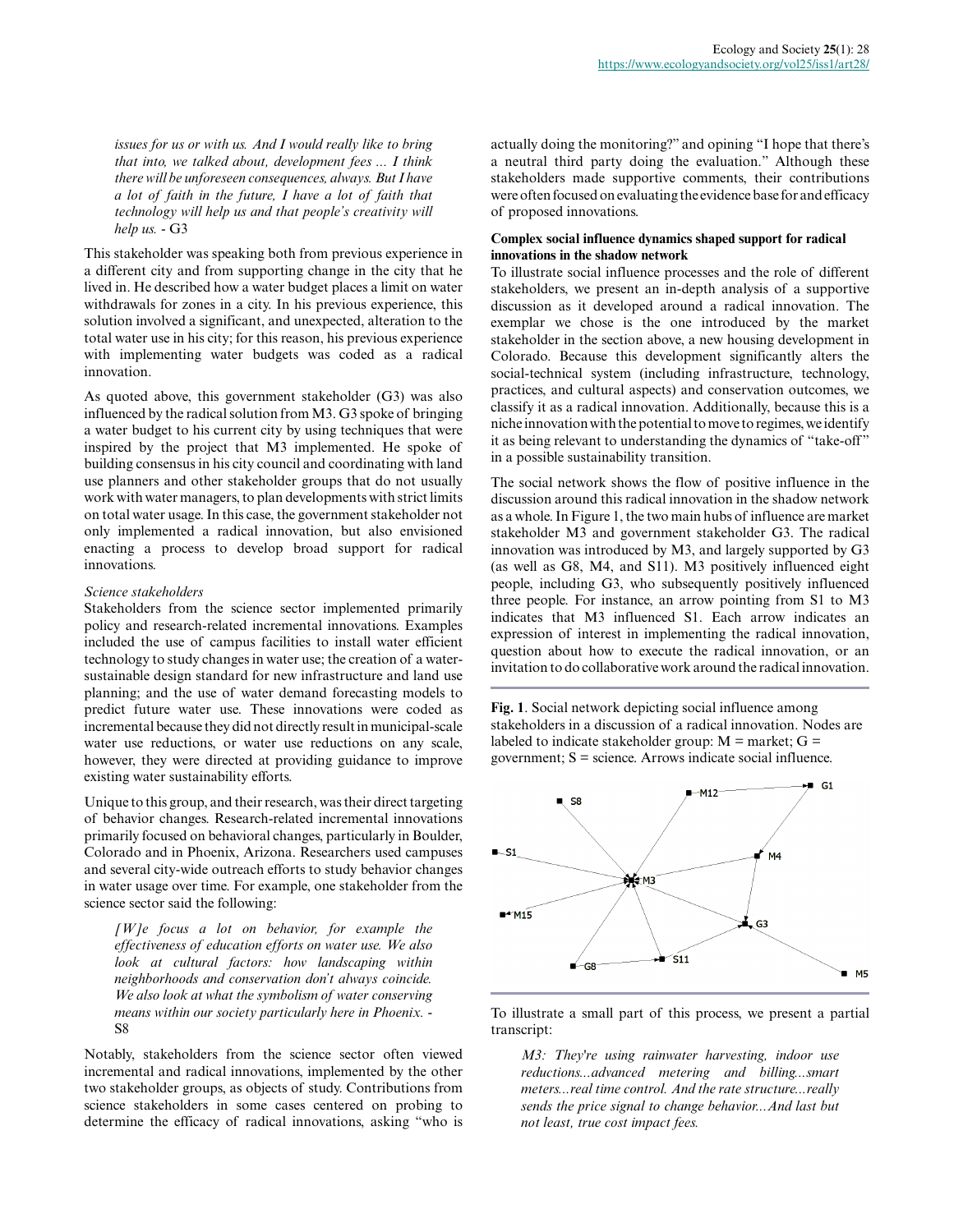*M2: So much for affordable housing.*

*[laughter]*

*M3: Uh, that's it. We think this trend is going to continue.*

*S8: Excellent.*

*[applause]*

*S8: You're my model now.*

Here, the market stakeholder (M3) acknowledged possible critiques of the evidence base (anticipating comments that did come later from a science stakeholder). A market stakeholder (M2) then expressed skepticism about the affordability of the radical innovation. The first market stakeholder (M3) responded by asserting that a move from niche to regime is likely. A science (S8) stakeholder stepped in and showed support for the radical innovation, prompting applause from the group, and voiced an interest in supporting this niche innovation. Later, a government stakeholder (G3), quoted in the "government stakeholders" section, took up the work of advocating more fully for moving the radical innovation from niche to regime. This exemplar transcript demonstrates the complex social influence dynamics at play around the introduction of a radical innovation to the shadow network.

## **DISCUSSION AND CONCLUSIONS**

This study examined the role of a shadow network in implementing and supporting radical innovations around urban water sustainability challenges in the Colorado River Basin. One goal was to understand the extent to which support for radical innovations, or those that can help precipitate a sustainability transition, develop over time. Our findings make a unique contribution to the literature by demonstrating how shadow networks can support radical innovations. Specifically, in this case, it took years of interactions and extensive discussion for stakeholders to show substantial support for just a handful of radical innovations. Our study, like those of Bos et al. (2015) and De Haan et al. (2015), suggests that shadow networks may facilitate support for sustainability transitions around urban water management.

The other goals of our study were to understand how social influence around radical innovations develops among different stakeholder groups and the ways that specific types of incremental versus radical innovations differ across stakeholder groups. In our case, stakeholders aligned with the market sector implemented most of the radical innovations in the shadow network. In our context, it appears that market sector actors may be reacting to changing market demands and user preferences, including preference for higher urban residential density and green living, which functionally translate into lower water demands. In the competitive market place for new residential development in the region (in the context of rapid population growth and strong housing demand), some market stakeholders appear to be promoting radical innovations that also have the advantage of differentiating their product and getting ahead of expected market trends. Fischer and Newig (2016:7) found that "initiatives toward transitions mostly depend on business communities and on civil society" and our work adds to this literature by illustrating the role market-aligned stakeholders play in a shadow network promoting for transitions around urban water management.

Government-aligned stakeholders were also active in implementing radical innovations, but most of their influence was focused on supporting the radical innovations of others and facilitating the movement of these radical innovations from niche to regime. Our work highlights the pivotal role of stakeholders from the government sector in exerting social influence in favor of radical innovations. Governance in sustainability transitions is very complex and laden in conflicts around politics and interests (Loorbach 2010), but our case illustrates how shadow networks can develop over time in ways that nurture increasing support for innovations. In doing so, our research may be useful to those seeking to engage stakeholders from the government sector in transition management.

Stakeholders from the science sector, in our study, implemented and supported incremental solutions and only supported radical innovations. In our findings, science-sector stakeholders did not implement radical innovations themselves. In many cases, science stakeholders saw their role as contributing rigorous interrogation of the evidence base for and efficacy of radical innovations being discussed. This aligns well with the findings of some research on science-policy collaborations around sustainability transitions (e.g., Lang et al. 2012). Scientists also uniquely implemented incremental solutions that were targeted at improving existing technologies and policies related to water sustainability. That said, the science stakeholders participating in the shadow network we studied were largely drawn from a few fields, particularly economics and physical geography, that tend toward more conservative approaches to social change. It is possible that the inclusion of scientists and scholars representing fields more aligned with radical change, such as radical geography, engaged anthropology, women's and ethnic studies, or science and technology studies, would have produced different outcomes.

Our study had a number of limitations that cause us to interpret our findings with caution. First, the composition of the shadow network we studied was formed organically and not experimentally controlled (as is nearly always the case with shadow networks). This process resulted in the exclusion of potentially interesting stakeholders, e.g., from the civil society sector and scholars with more radically innovative research agendas. Second, because of difficulties in systematically tracking informal and unplanned interactions among shadow network members, we were only able to systematically analyze stakeholder roles and social influence in the context of the group meetings. Clearly, meaningful shadow network interactions also happen outside of meeting contexts, and future ethnographic research could examine this. Third, our data in Table 3 are based on stakeholders' verbal accounts of the innovations that they have implemented in their respective cities; as such, we cannot use these data to independently evaluate or verify the efficacy or impact of their specific innovations. Fourth, our work focuses on sustainability transitions around urban water management, and does not fully address important linked sectors (such as the economy). A final caution is that our work focuses only on social influence around support for radical innovations; much of the important work of shadow networks in sustainability transitions lies beyond the confines of our analysis, including changing regulations, gaining public support, addressing subsidies and pricing, and eliminating other structural barriers to the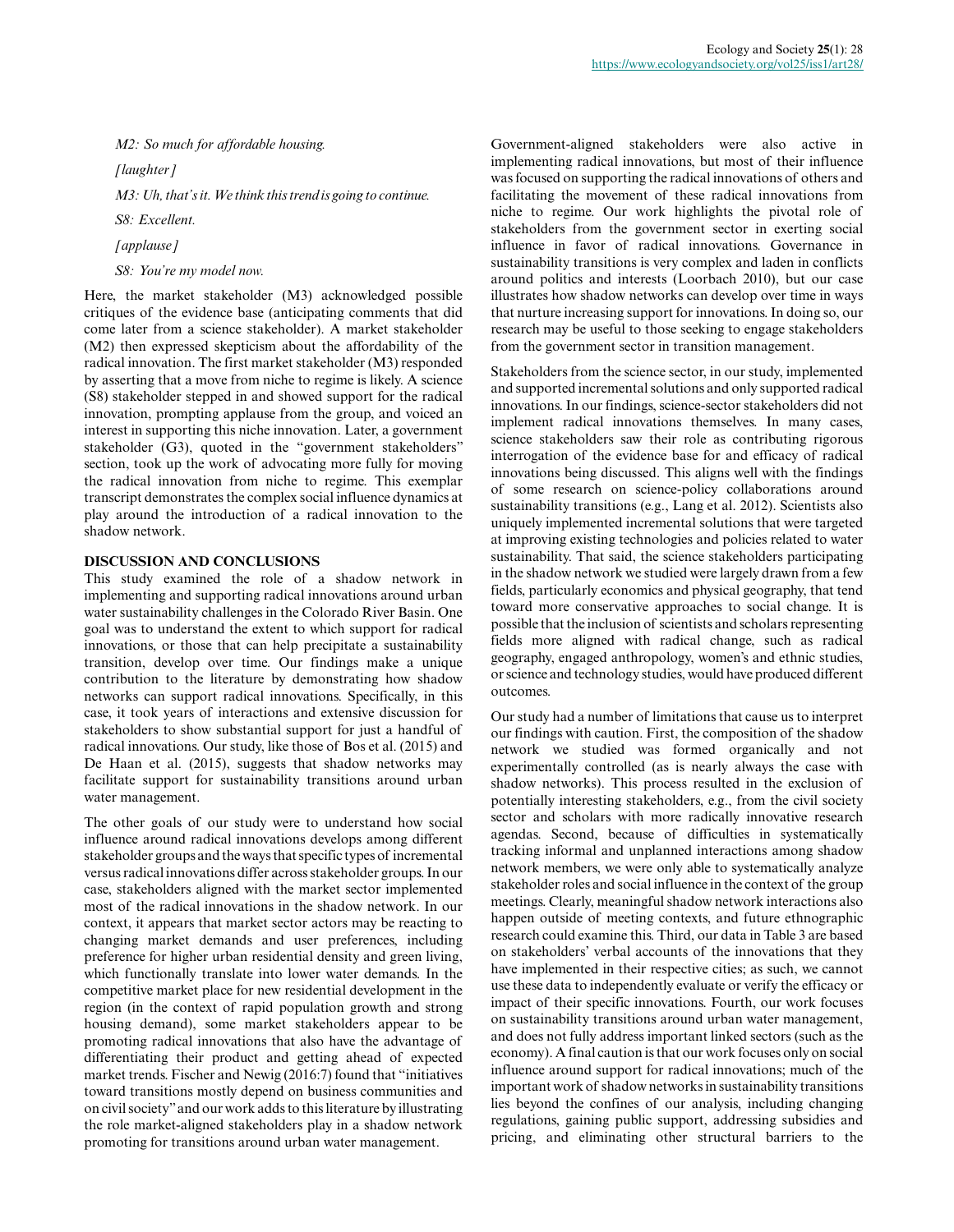propagation of niche practices. Future work should examine how dynamics of support and social influence in shadow networks are linked to actions in support of radical innovations and niche practices.

In sum, our work demonstrates the role and dynamics of shadow networks in sustainability transitions. Focused analysis of stakeholder roles and social influences may help illuminate how radical innovations move from niche to regime. Our findings contribute to the wider literature on stakeholder dynamics, social influence, and sustainability transitions, and point to the need for more focused research on the microdynamics of shadow networks.

*Responses to this article can be read online at:* [http://www.ecologyandsociety.org/issues/responses.](http://www.ecologyandsociety.org/issues/responses.php/11451) [php/11451](http://www.ecologyandsociety.org/issues/responses.php/11451)

### **Acknowledgments:**

*This material is based upon work supported by the National Science Foundation under Grant No. SES-1462086, DMUU: DCDC III: Transformational Solutions for Urban Water Sustainability Transitions in the Colorado River Basin. Wutich and Bausch also received support from the U.S. Department of Agriculture (USDA2017-68007-26584, no. 1013079). We also thank Ray Quay for his help on the project. Any opinions, findings, and conclusions or recommendation expressed in this material are those of the author (s) and do not necessarily reflect the views of the NSF or USDA. This study received ethical approval under IRB#STUDY00002766 at the Office of Research Integrity and Assurance of Arizona State University.*

## **LITERATURE CITED**

Ault, T. R., J. S. Mankin, B. I. Cook, and J. E. Smerdon. 2016. Relative impacts of mitigation, temperature, and precipitation on 21st-century megadrought risk in the American Southwest. *Science Advances* 2(10):e1600873. [https://doi.org/10.1126/](https://doi.org/10.1126/sciadv.1600873) [sciadv.1600873](https://doi.org/10.1126/sciadv.1600873) 

Avelino, F., and J. Grin. 2017. Beyond deconstruction. A reconstructive perspective on sustainability transition governance. *Environmental Innovation and Societal Transitions* 22:15-25. <https://doi.org/10.1016/j.eist.2016.07.003>

Avelino, F., and J. M. Wittmayer. 2016. Shifting power relations in sustainability transitions: a multi-actor perspective. *Journal of Environmental Policy & Planning* 18(5):628-649. [https://doi.](https://doi.org/10.1080/1523908X.2015.1112259) [org/10.1080/1523908X.2015.1112259](https://doi.org/10.1080/1523908X.2015.1112259)

Bernard, H. R., A. Wutich, and G. W. Ryan. 2016. *Analyzing qualitative data: systematic approaches*. SAGE, Thousand Oaks, California, USA.

Boons, F., C. Montalvo, J. Quist, and M. Wagner. 2013. Sustainable innovation, business models and economic performance: an overview. *Journal of Cleaner Production* 45:1-8. <https://doi.org/10.1016/j.jclepro.2012.08.013>

Bos, J. J., and R. R. Brown. 2012. Governance experimentation and factors of success in socio-technical transitions in the urban water sector. *Technological Forecasting and Social Change* 79:1340-1353.<https://doi.org/10.1016/j.techfore.2012.04.006>

Bos, J. J., R. R. Brown, R. R., and M. A. Farrelly. 2015. Building networks and coalitions to promote transformational change: insights from an Australian urban water planning case study. *Environmental Innovation and Societal Transitions* 15:11-25. <https://doi.org/10.1016/j.eist.2014.10.002>

Brown, R. R., M. A. Farrelly, and D. A. Loorbach. 2013. Actors working the institutions in sustainability transitions: the case of Melbourne's stormwater management. *Global Environmental Change* 23(4):701-718. <https://doi.org/10.1016/j.gloenvcha.2013.02.013>

Brown, R., B. Rogers, and L. Werbeloff. 2016. *Moving toward water sensitive cities: a guidance manual for strategists and policy makers.* Cooperative Research Centres for Water Sensitive Cities, Melbourne, Australia. [online] URL: [https://watersensitivecities.](https://watersensitivecities.org.au/wp-content/uploads/2016/05/TMR_A4-1_MovingTowardWSC.pdf) [org.au/wp-content/uploads/2016/05/TMR\\_A4-1\\_MovingTowardWSC.](https://watersensitivecities.org.au/wp-content/uploads/2016/05/TMR_A4-1_MovingTowardWSC.pdf) [pdf](https://watersensitivecities.org.au/wp-content/uploads/2016/05/TMR_A4-1_MovingTowardWSC.pdf)

Brundiers, K., and H. C. Eakin. 2018. Leveraging post-disaster windows of opportunities for change towards sustainability: a framework. *Sustainability* 10(5):1390. [https://doi.org/10.3390/](https://doi.org/10.3390/su10051390) [su10051390](https://doi.org/10.3390/su10051390)

Christensen, N. S., A. W. Wood, N. Voisin, D. Lettenmaier, and R. N. Palmer. 2004. The effects of climate change on the hydrology and water resources of the Colorado River basin. *Climatic Change* 62:337-363. <https://doi.org/10.1023/B:CLIM.0000013684.13621.1f>

Cook, B. I., T. R. Ault, and J. E. Smerdon. 2015. Unprecedented 21st century drought risk in the American Southwest and Central Plains. *Science Advances* 1(1):e1400082. [https://doi.org/10.1126/](https://doi.org/10.1126/sciadv.1400082) [sciadv.1400082](https://doi.org/10.1126/sciadv.1400082) 

de Haan, F. J., B. C. Rogers, N. Frantzeskaki, and R. R. Brown. 2015. Transitions through a lens of urban water. *Environmental Innovation and Societal Transitions* 15:1-10. [https://doi.](https://doi.org/10.1016/j.eist.2014.11.005) [org/10.1016/j.eist.2014.11.005](https://doi.org/10.1016/j.eist.2014.11.005) 

de Haan, F. J., and J. Rotmans. 2018. A proposed theoretical framework for actors in transformative change. *Technological Forecasting and Social Change* 128:275-286. [https://doi.](https://doi.org/10.1016/j.techfore.2017.12.017) [org/10.1016/j.techfore.2017.12.017](https://doi.org/10.1016/j.techfore.2017.12.017)

Elzen, B., and A. Wieczorek. 2005. Transitions towards sustainability through system innovation. *Technological Forecasting and Social Change* 72:651-661. [https://doi.](https://doi.org/10.1016/j.techfore.2005.04.002) [org/10.1016/j.techfore.2005.04.002](https://doi.org/10.1016/j.techfore.2005.04.002)

Farla, J., J. Markard, R. Raven, and L. Coenen. 2012. Sustainability transitions in the making: a closer look at actors, strategies and resources. *Technological Forecasting and Social Change* 79:991-998. <https://doi.org/10.1016/j.techfore.2012.02.001>

Fischer, L.-B., and J. Newig. 2016. Importance of actors and agency in sustainability transitions: a systematic exploration of the literature. *Sustainability* 8(5):476. [https://doi.org/10.3390/](https://doi.org/10.3390/su8050476) [su8050476](https://doi.org/10.3390/su8050476) 

Forman, J., and L. Damschroder. 2007. Qualitative content analysis. Pages 39-62 *in* L. Jacoby and L. Siminoff, editors. *Empirical methods for bioethics: a primer*. Emerald Group, Bingley, UK. [https://doi.org/10.1016/S1479-3709\(07\)11003-7](https://doi.org/10.1016/S1479-3709(07)11003-7)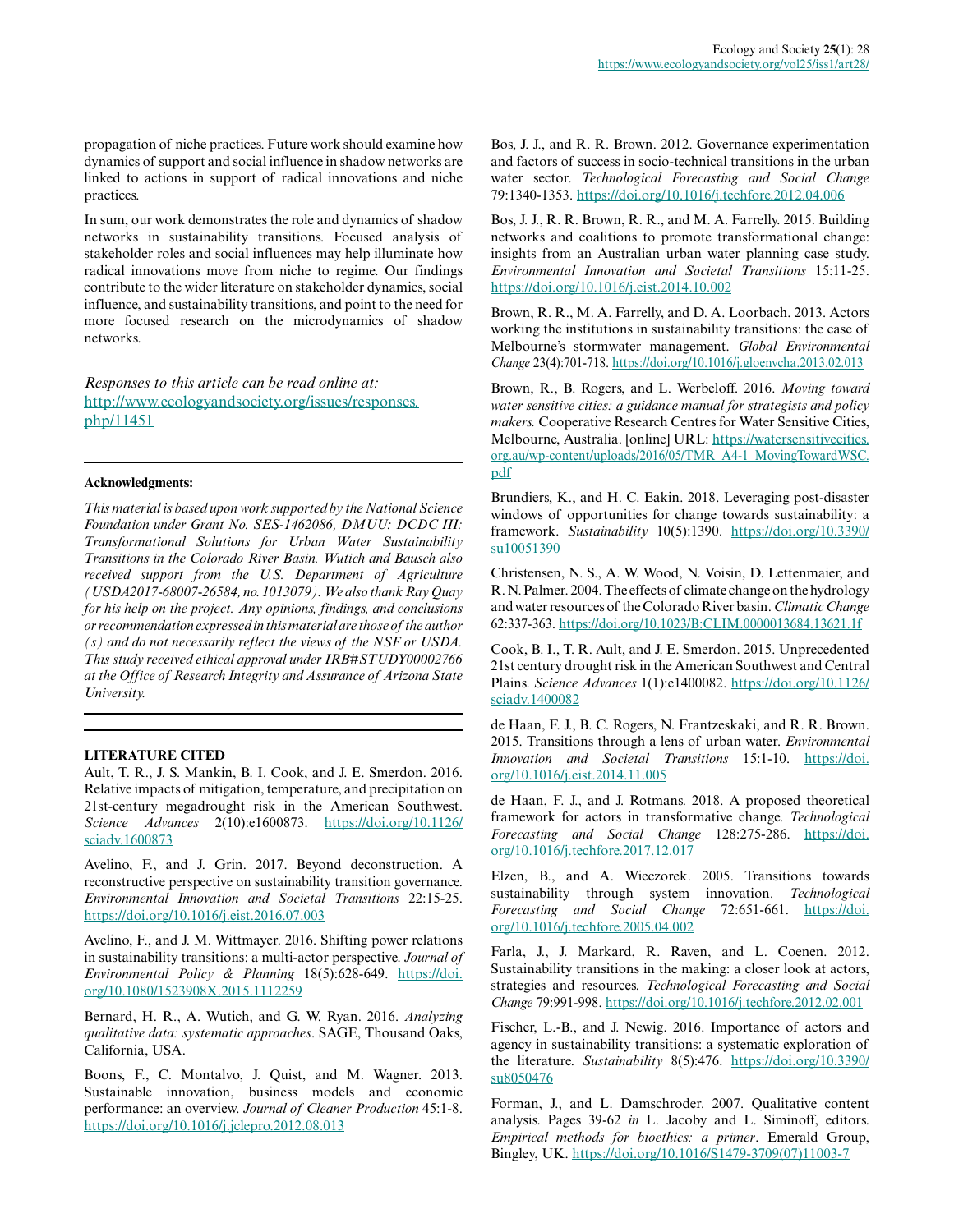Foxon, T. J., G. P. Hammond, and P. J. Pearson. 2010. Developing transition pathways for a low carbon electricity system in the UK. *Technological Forecasting and Social Change* 77(8):1203-1213. <https://doi.org/10.1016/j.techfore.2010.04.002>

Geels, F. W. 2002. Technological transitions as evolutionary reconfiguration processes: a multi-level perspective and a casestudy. *Research Policy* 31(8-9):1257-1274. [https://doi.org/10.1016/](https://doi.org/10.1016/S0048-7333(02)00062-8) [S0048-7333\(02\)00062-8](https://doi.org/10.1016/S0048-7333(02)00062-8) 

Geels, F. W. 2012. A socio-technical analysis of low-carbon transitions: introducing the multi-level perspective into transport studies. Journal of Transport Geography 24:471-482. [https://doi.](https://doi.org/10.1016/j.jtrangeo.2012.01.021) [org/10.1016/j.jtrangeo.2012.01.021](https://doi.org/10.1016/j.jtrangeo.2012.01.021)

Gelcich, S., T. P. Hughes, P. Olsson, C. Folke, O. Defeo, M. Fernández, S. Foale, L. H. Gunderson, C. Rodríguez-Sickert, M. Scheffer, R. S. Steneck, and J. C. Castilla. 2010. Navigating transformations in governance of Chilean marine coastal resources. *Proceedings of the National Academy of Sciences* 107 (39):16794-16799.<https://doi.org/10.1073/pnas.1012021107>

Gober, P. 2013. Getting outside the water box: the need for new approaches to water planning and policy. *Water Resources Management* 27:955-957. [https://doi.org/10.1007/s11269-012-0222](https://doi.org/10.1007/s11269-012-0222-y) [y](https://doi.org/10.1007/s11269-012-0222-y)

Gober, P. 2018. *Building resilience for uncertain water futures*. Palgrave Macmillan, Cham, Switzerland. [https://doi.](https://doi.org/10.1007/978-3-319-71234-5) [org/10.1007/978-3-319-71234-5](https://doi.org/10.1007/978-3-319-71234-5) 

Gonzalez, P., G. M. Garfin, D. D. Breshears, K. M. Brooks, H. E. Brown, E. H. Elias, A. Gunasekara, N. Huntly, J. K. Maldonado, N. J. Mantua, H. G. Margolis, S. McAfee, B. R. Middleton, B. H. Udall. 2018. Southwest. Pages 1101-1184 *in* D. R. Reidmiller, C. W. Avery, D. R. Easterling, K. E. Kunkel, K. L. M. Lewis, T. K. Maycock, B. C. Stewart, editors. *Impacts, risks, and adaptation in the United States: Fourth National Climate Assessment, Volume II.* U.S. Global Change Research, Washington, D.C., USA.<https://doi.org/10.1002/essoar.10500376.1>

Grin, J., J. Rotmans, and J. Schot. 2010. *Transitions to sustainable development: new directions in the study of long term transformative change*. Routledge, New York, New York, USA. <https://doi.org/10.4324/9780203856598>

Guest, G., A. Bunce, and L. Johnson. 2006. How many interviews are enough? An experiment with data saturation and variability. *Field Methods* 18(1):59-82. <https://doi.org/10.1177/1525822x05279903>

Guest, G., E. Namey, and K. McKenna. 2017. How many focus groups are enough? Building an evidence base for nonprobability sample sizes. *Field Methods* 29(1):3-22. [https://doi.](https://doi.org/10.1177/1525822X16639015) [org/10.1177/1525822X16639015](https://doi.org/10.1177/1525822X16639015) 

Gunderson, L. 1999. Resilience, flexibility and adaptive management -- antidotes for spurious certitude? *Conservation Ecology* 3(1):7.<https://doi.org/10.5751/ES-00089-030107>

Hundley, N. 2009. *Water and the West: the Colorado River compact and the politics of water in the American West*. University of California Press, Berkeley, California, USA.

Kates, R. W., W. R. Travis, and T. J. Wilbanks. 2012. Transformational adaptation when incremental adaptations to climate change are insufficient. *Proceedings of the National* *Academy of Sciences* 109(19):7156-7161. [https://doi.org/10.1073/](https://doi.org/10.1073/pnas.1115521109) [pnas.1115521109](https://doi.org/10.1073/pnas.1115521109) 

Lang, D. J., A. Wiek, M. Bergmann, M. Stauffacher, P. Martens, P. Moll, M. Swilling, and C. J. Thomas. 2012. Transdisciplinary research in sustainability science: practice, principles, and challenges. *Sustainability Science* 7:25-43. [https://doi.org/10.1007/](https://doi.org/10.1007/s11625-011-0149-x) [s11625-011-0149-x](https://doi.org/10.1007/s11625-011-0149-x) 

Larson, K. L., A. Wiek, and L. W. Keeler. 2013. A comprehensive sustainability appraisal of water governance in Phoenix, AZ. *Journal of Environmental Management* 116:58-71. [https://doi.](https://doi.org/10.1016/j.jenvman.2012.11.016) [org/10.1016/j.jenvman.2012.11.016](https://doi.org/10.1016/j.jenvman.2012.11.016)

Loorbach, D. 2010. Transition management for sustainable development: a prescriptive, complexity-based governance framework. *Governance: An International Journal of Policy, Administration, and Institutions* 23(1):161-183. [https://doi.](https://doi.org/10.1111/j.1468-0491.2009.01471.x) [org/10.1111/j.1468-0491.2009.01471.x](https://doi.org/10.1111/j.1468-0491.2009.01471.x)

Loorbach, D., N. Frantzeskaki, and F. Avelino. 2017. Sustainability transitions research: transforming science and practice for societal change. *Annual Review of Environment and Resources* 42:599-626. [https://doi.org/10.1146/annurev](https://doi.org/10.1146/annurev-environ-102014-021340)[environ-102014-021340](https://doi.org/10.1146/annurev-environ-102014-021340) 

Markard, J., R. Raven, and B. Truffer. 2012. Sustainability transitions: an emerging field of research and its prospects. *Research Policy* 41(6):955-967. [https://doi.org/10.1016/j.](https://doi.org/10.1016/j.respol.2012.02.013) [respol.2012.02.013](https://doi.org/10.1016/j.respol.2012.02.013) 

Olsson, P., V. Galaz, and W. J. Boonstra. 2014. Sustainability transformations: a resilience perspective. *Ecology and Society* 19 (4):1.<https://doi.org/10.5751/ES-06799-190401>

Olsson, P., L. H. Gunderson, S. R. Carpenter, P. Ryan, L. Lebel, C. Folke, and C. S. Holling. 2006. Shooting the rapids: navigating transitions to adaptive governance of social-ecological systems. *Ecology and Society* 11(1):18.<https://doi.org/10.5751/ES-01595-110118>

Pahl-Wostl, C. 2009. A conceptual framework for analysing adaptive capacity and multi-level learning processes in resource governance regimes. *Global Environmental Change* 19(3):354-365. <https://doi.org/10.1016/j.gloenvcha.2009.06.001>

Pelling, M. 2010. *Adaptation to climate change: from resilience to transformation.* Routledge, London, UK. [https://doi.](https://doi.org/10.4324/9780203889046) [org/10.4324/9780203889046](https://doi.org/10.4324/9780203889046) 

Pelling, M., C. High, J. Dearing, and D. Smith. 2008. Shadow spaces for social learning: a relational understanding of adaptive capacity to climate change within organisations. *Environment and Planning A: Economy and Space* 40(4):867-884. [https://doi.](https://doi.org/10.1068/a39148) [org/10.1068/a39148](https://doi.org/10.1068/a39148)

Quay, R., K. L. Larson, and D. D. White. 2013. Enhancing water sustainability through university-policy collaborations: experiences and lessons from researchers and decision-makers. *Water Resources IMPACT* 15(2):17-19.

Quay, R., K. Larson, D. White, and C. Hester. 2017. *Urban landscape water use research.* Project 4633. The Water Research Foundation, Alexandria, Virginia, USA.

Rock, M., J. T. Murphy, R. Rasiah, P. van Seters, and S. Managi. 2009. A hard slog, not a leap frog: globalization and sustainability